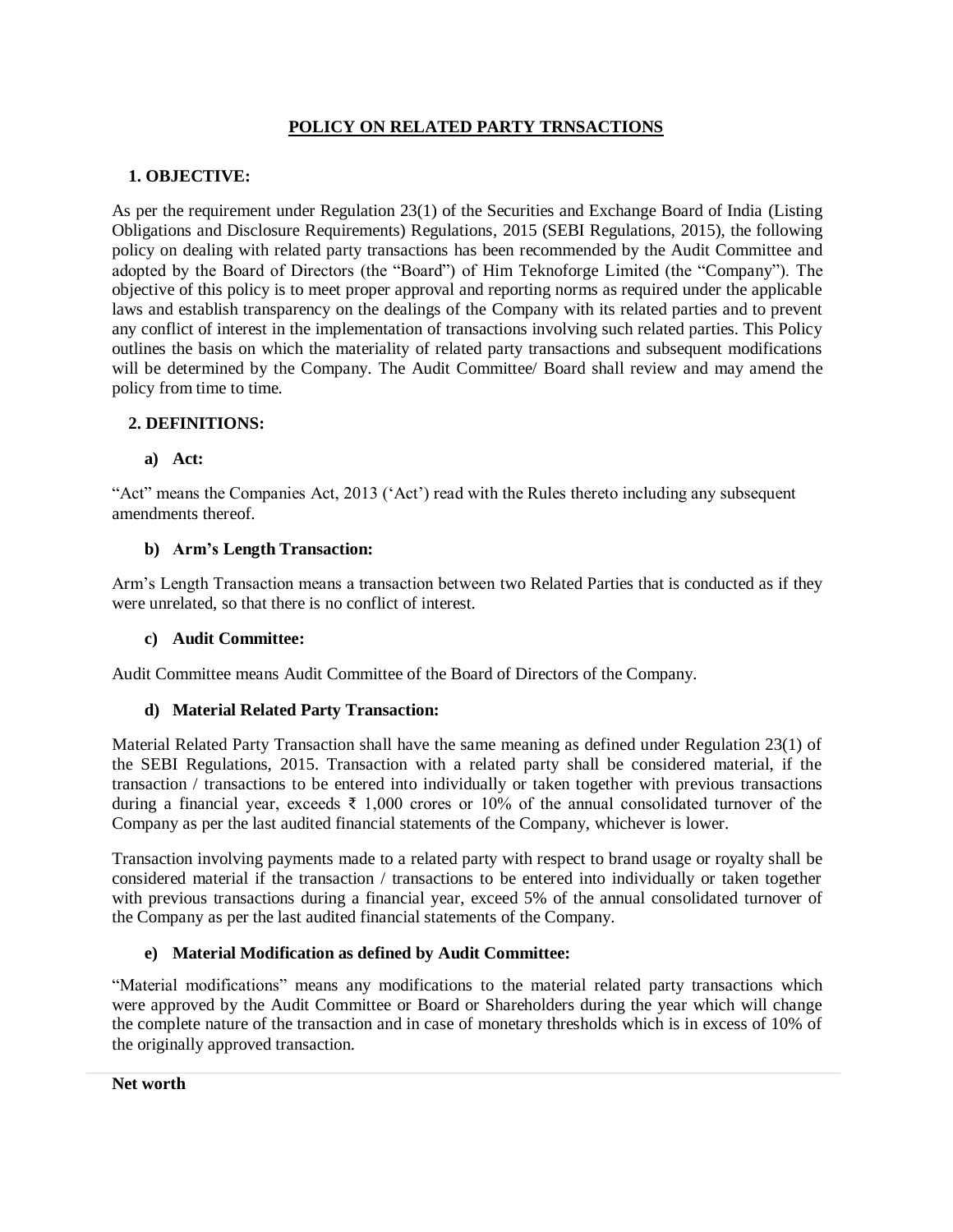Net worth means Net worth as defined under section 2 (57) of Companies Act, 2013.

### **f) Ordinary course of business**

The term ordinary course of business is not defined under the Act or the Rules thereunder. Therefore, it would depend on facts and circumstances of each case. The Company would therefore exercise judgment to conclude whether a transaction can be considered to be in the ordinary course of business.

### **g) Related Party:**

is a party as defined in Section 2(76) of the Companies Act, 2013 read with Rules thereto and clause (zb) of. Regulation 2 of the SEBI Listing Regulations, 2015 as may be amended from time to time.

## **h) Related Party Transactions:**

Related Party Transactions means transactions as given under clause (a) to (g) of subsection (1) of Section 188 of the Act and the corresponding Rules thereto and as defined in clause (zc) of Regulation 2 of the Listing Regulations. These include sale, purchase, leasing or supply of goods or property, availing/ rendering of any services, appointment of agents for any of these transactions, underwriting of securities and transfer of resources, services or obligations between the Company and its related party/ies, regardless of whether a price is charged or not.

Provided that the following shall not be a related party transaction:

a) the issue of specified securities on a preferential basis, subject to compliance of the requirements under the Securities and Exchange Board of India (Issue of Capital and Disclosure Requirements) Regulations, 2018;

b)the following corporate actions by the listed entity which are uniformly applicable/offered to all shareholders in proportion to their shareholding:

i) payment of dividend;

- ii) subdivision or consolidation of securities;
- iii) issuance of securities by way of a rights issue or a bonus issue; and
- iv) buy-back of securities.

#### **3. Audit Committee**

All RPTs shall be referred to the Audit Committee for prior approval, irrespective of its materiality. The Audit Committee shall also approve any subsequent material modification of RPTs. Chief Financial Officer will refer RPTs to audit committee for approval.

### **A. In summary, prior approval of Audit Committee is required for the following Related Party Transactions**:

- Where Company is a party
- Transaction of the Company and/or its subsidiaries with unrelated parties, the purpose and effect of which is to benefit the Related parties of the Company or any of its subsidiaries.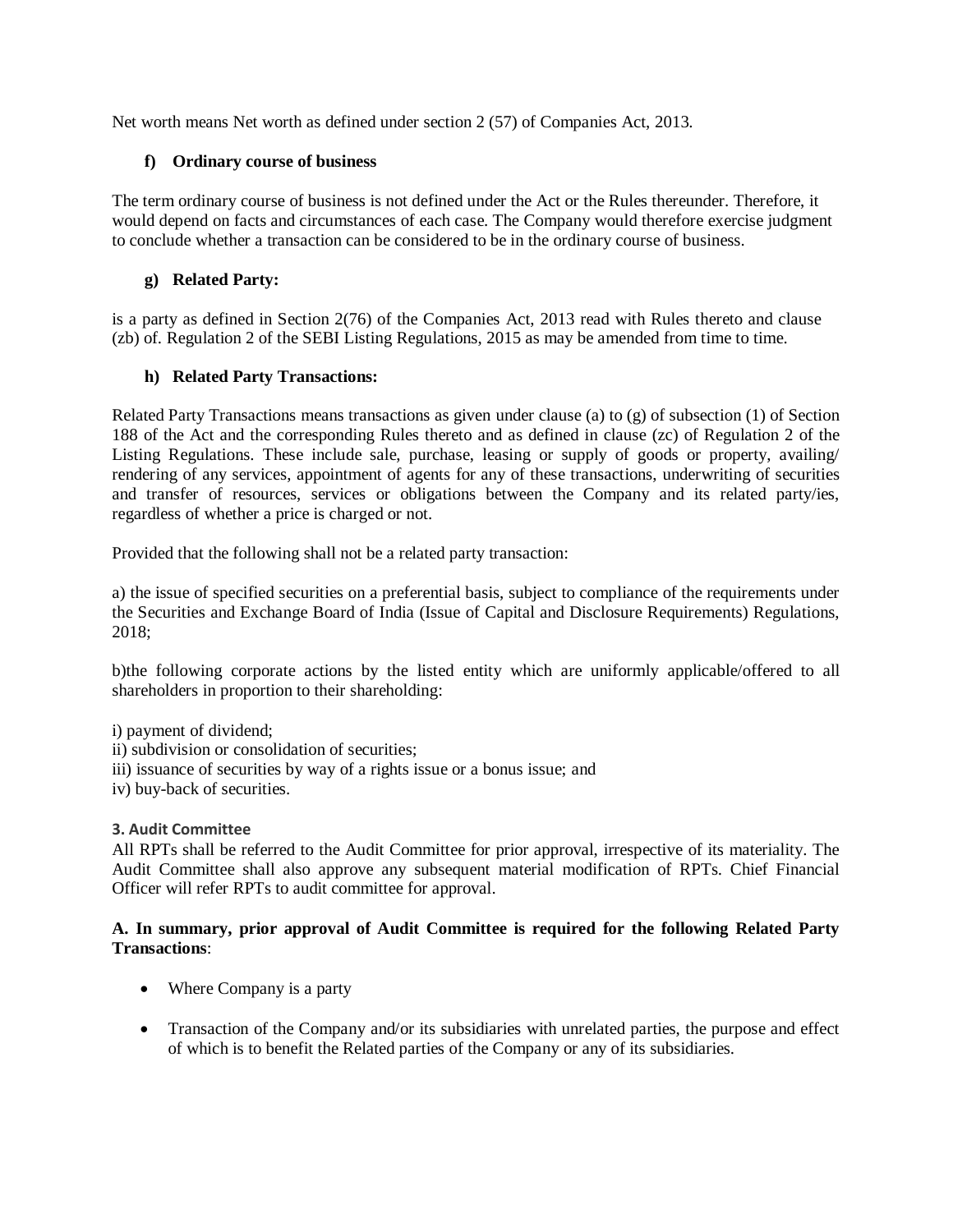# **B. The Audit Committee will take into account following considerations while dealing with the RPTs:-**

- Nature of relationship with the related party;
- Nature, material terms and conditions, monetary values and particulars of the contract or arrangement;
- Method and manner of determining the pricing and other commercial terms;
- Whether the transaction is at arm's length; and
- Any other information relevant or important for the Audit Committee/ Board to take a decision on the proposed transaction.
- Name of the related party and its relationship with the listed entity or its subsidiary, including nature of its concern or interest (financial or otherwise); Tenure of the proposed transaction (particular tenure shall be specified); Value of the proposed transaction The percentage of the listed entity's annual consolidated turnover, for the immediately preceding financial year, that is represented by the value of the proposed transaction (and for a RPT involving a subsidiary, such percentage calculated on the basis of the subsidiary's annual turnover on a standalone basis shall be additionally provided) If the transaction relates to any loans, inter-corporate deposits, advances or investments made or given by the listed entity or its subsidiary:
- i. details of the source of funds in connection with the proposed transaction;
- ii. where any financial indebtedness is incurred to make or give loans, inter-corporate deposits, advances or investments,
	- 1. nature of indebtedness
	- 2. cost of funds; and
	- 3. tenure;
- iii. applicable terms, including covenants, tenure, interest rate and repayment schedule, whether secured or unsecured; if secured, the nature of security; and
- iv. the purpose for which the funds will be utilized by the ultimate beneficiary of such funds pursuant to the RPT.
	- Justification as to why the RPT is in the interest of the listed entity;
	- A copy of the valuation or other external party report, if any such report has been relied upon;
	- Percentage of the counter-party's annual consolidated turnover that is represented by the value of the proposed RPT on a voluntary basis;

C. Any member of the Audit Committee who has a potential interest in any related party transaction will abstain from discussion and voting on the approval of the related party transaction. Only members of the Audit Committee who are independent members shall approve all Related Party Transactions.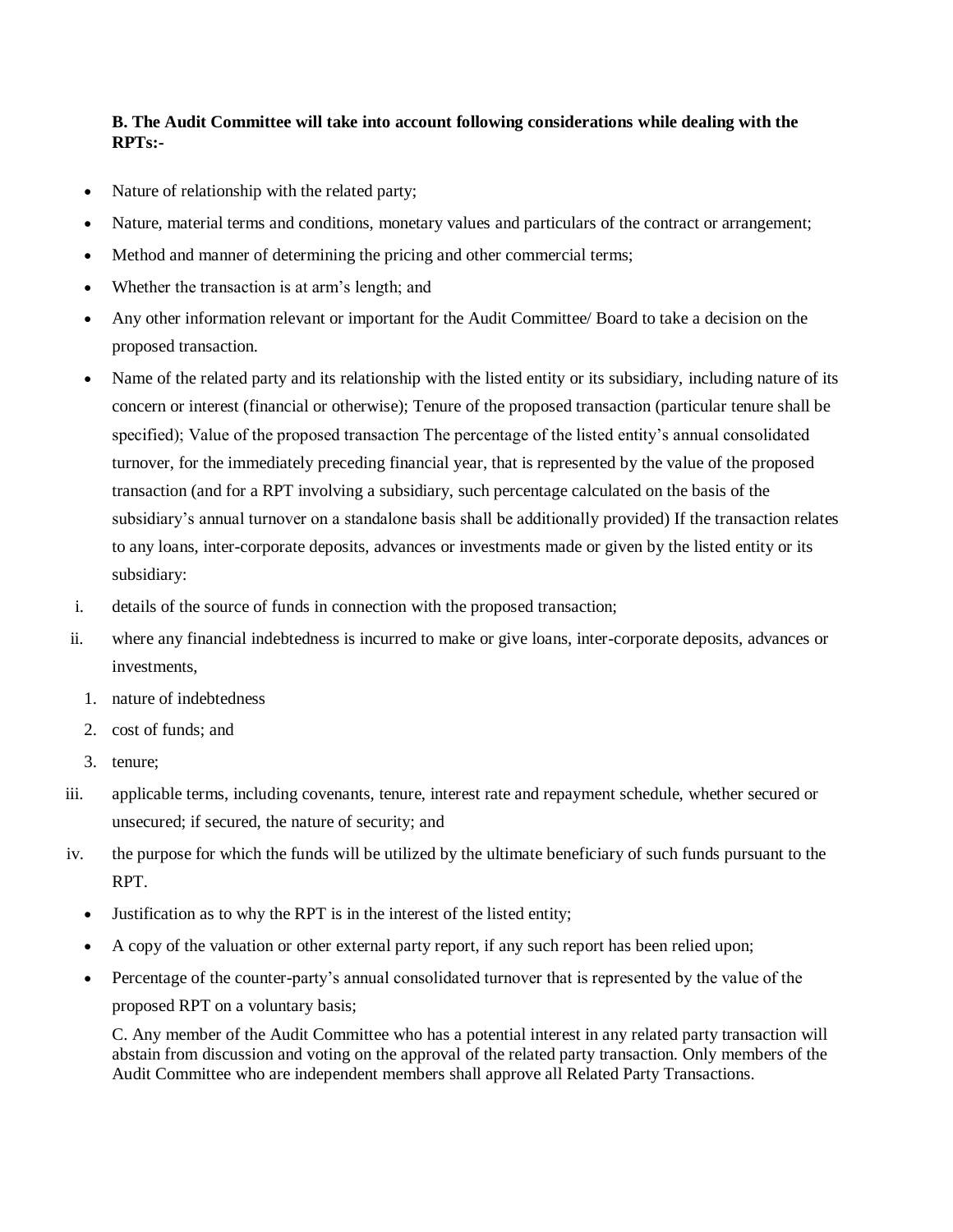#### **II. Omnibus Approval**

i. The Audit Committee shall take into account following considerations while granting omnibus approval for RPTs, of repetitive nature:

- Criteria specified by the Audit Committee under Rule 6A of the Companies (Meetings of Board & Its Powers) Rules, 2014 after approval of the Board;
- Nature of relationship with the related party;
- Nature, material terms and conditions, monetary values and particulars of the contract or arrangement;
- Method and manner of determining the pricing and other commercial terms;
- Justification for need of omnibus approval;
- Whether the transaction is at arm's length and in ordinary course of business; and
- Any other information relevant or important to take a decision on the proposed transaction.

iii. The Audit Committee may grant omnibus approval for related party transactions which are repetitive in nature and subject to such criteria/conditions as mentioned under Listing Regulations and such other conditions as it may consider necessary in line with this policy and in the interest of the Company. Such omnibus approval shall be valid for a period not exceeding one year and shall require fresh approval after the expiry of one year.

iv .The Audit Committee shall review on a quarterly basis the details of RPTs entered into by the

Company pursuant to omnibus approval.

v. The audit committee shall also review the status of long-term (more than one year) or recurring RPTs

on an annual basis.

#### **III. Board Approval**

The Board shall take note of the RPT which were approved by the Audit Committee and only approve those RPTs, which are not in ordinary course of business and/or not at arm's length.

Where the Audit Committee does not approve the RPTs, it shall make its recommendations to the Board for approval.

If prior approval of Board or shareholders has not been taken, then such transaction needs to be ratified within 3 months of the date of entering into contract/arrangement.

#### **IV. Shareholders' Approval**

All material RPTs defined under Regulation 23 of Listing Regulations, whether in ordinary course of business and/or arm's length basis or not, shall require approval of the Board and shareholders, and the related parties shall abstain from voting on such resolutions irrespective of whether the entity is a party to the particular transaction or not.